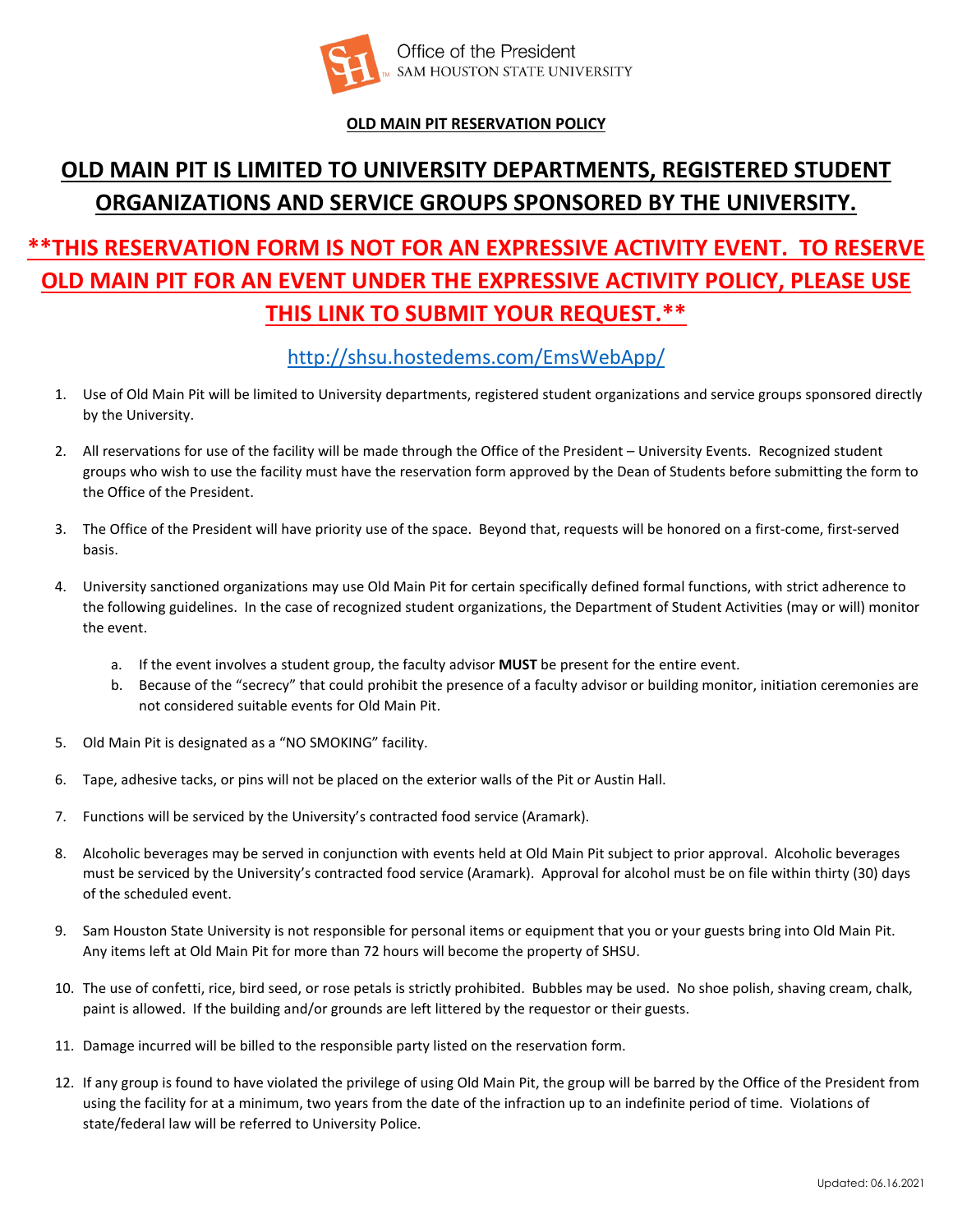

- 13. Tables, chairs and/or other furnishings are not provided. These may be secured through a rental company by the responsible party and should be set up and torn down during the requested rental period.
- 14. Security requirements will be determined by University Police Department and will be guided by the total number of "Estimated Attendance" and the Sam Houston State University Risk Management Guidelines

#### **Violations**

Suspected violations of University or Old Main Pit policy, but not state law, who have misused the facility or have failed to adhere to this policy in all respects, the group will meet with the Dean of Students Office (in the case of currently registered student organizations) or the President, and if found to have violated this privilege, the group will be barred by the Office of the President from using the facility for two years from the date of the infraction or indefinitely. The Dean of Students will review the violations (in the case of currently registered student organizations) and may refer the violation to the proper authority for adjudication. Violations of state law will be referred to the University Police.

#### **Security**

One or more uniformed University Police officers are required to be on duty during an event that is serving alcoholic beverages. Expense for this service will be assessed to the sponsoring organization.

If payment for security is to be paid from non-university funds, agreed amount must be paid in cash to SHSU Department of Public Safety 48 hours prior to the event. If payment for security is to be paid from university funds, agreed amount must be paid on an interdepartmental order directly to SHSU Department of Public Safety 48 hours prior to the event.